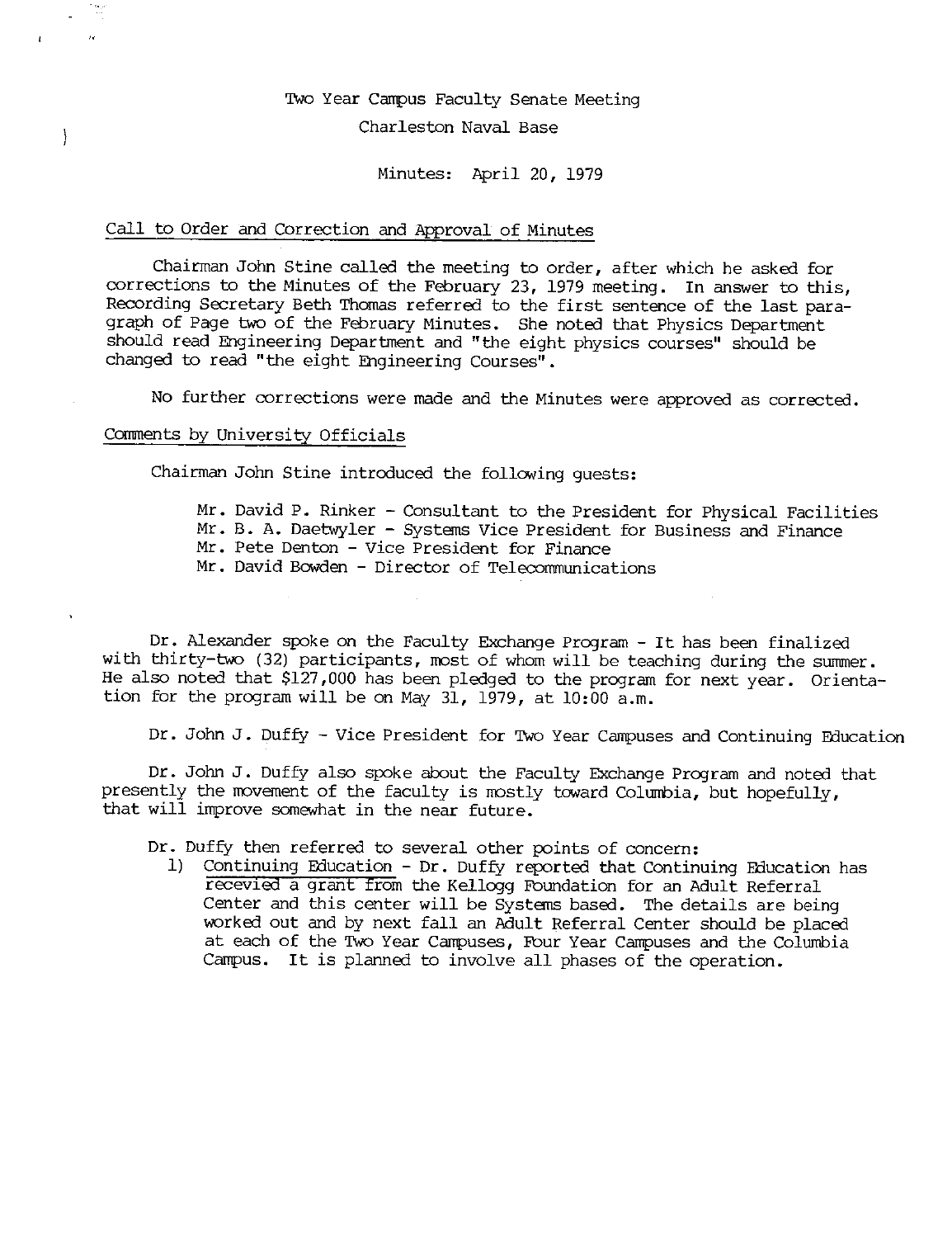- 2) Television Courses Dr. Duffy stated that in addition to the engineering courses, there wili be taught through the television program, a course in astronomy, one in Japanese culture and history, a Back to 'Basic's course for Teacher Education. All of these, hopefully, on the opencircuit by next spring. Also, we hope to up-date and up-grade the Teacher as a Performing Art for Dean Lessinger.
- 3) Financial Aid Dr. Duffy noted that a very sophisticated and efficient financial aid systen has been developed in Columbia through the efforts of Sylvia Hudson, Terri Phillips and people from the Computer Center. He, therefore, stressed the need for personnel in the Financial Aid office on the Two Year Campuses who could fully understand and utilize the financial aid systen.
- 4) Dr. Duffy mentioned that beginning this fall senester, Mastercharge and Visa credit cards could be used to pay student fees. This should have a particular impact on payment for short courses and teacher education.
- 5) Credit for 100 Level Courses Dr. Duffy stated that at the Columbia Faculty Senate meeting the motion by the Columbia Curricula and New Courses Committee to give no credit for 100 level courses was rejected without debate. He added that this is a large part due to the Provost which pointed out the damaging effect it would have on the Two Year Campuses.
- 6) Military Campus Representation Dr. Duffy reported that the Systens Committee decided that the Military Campus be transformed into the Center for Credit Studies and the faculty who are full-time with the Center for Credit Studies should for all practical purposes, constitute a sixth campus in terms of two year campuses. In terms of the Systens Committee, the President and the Provost, it is approved pending on whatever action is taken by the Two Year Campus Faculty Senate.

Dr. Duffy expressed his appreciation to the Executive Committee and to all Senators for all the work they did this year. He added that it had been a very successful year.

## Reports from Standing Committee

ł

Nominating Committee. Tandy Willis (Union) listed the follaving senators as the Committee's recommendation for new members on the Executive Committee:

> Pete Maness (Sumter) - Vice Chairman Jim Otten (Union) - Secretary Wade Chittam (Lancaster) - At Large

He then stated that automatic appointments were: Beth Dunlap (Beaufort) -Chairman and John Stine as Immediate Past Chairman. Other representation on various committee who would be continuing their elected or appointed terms are as follavs:

> University Library Committee - Tandy Willis University Curricula and New Courses - Marion Preacher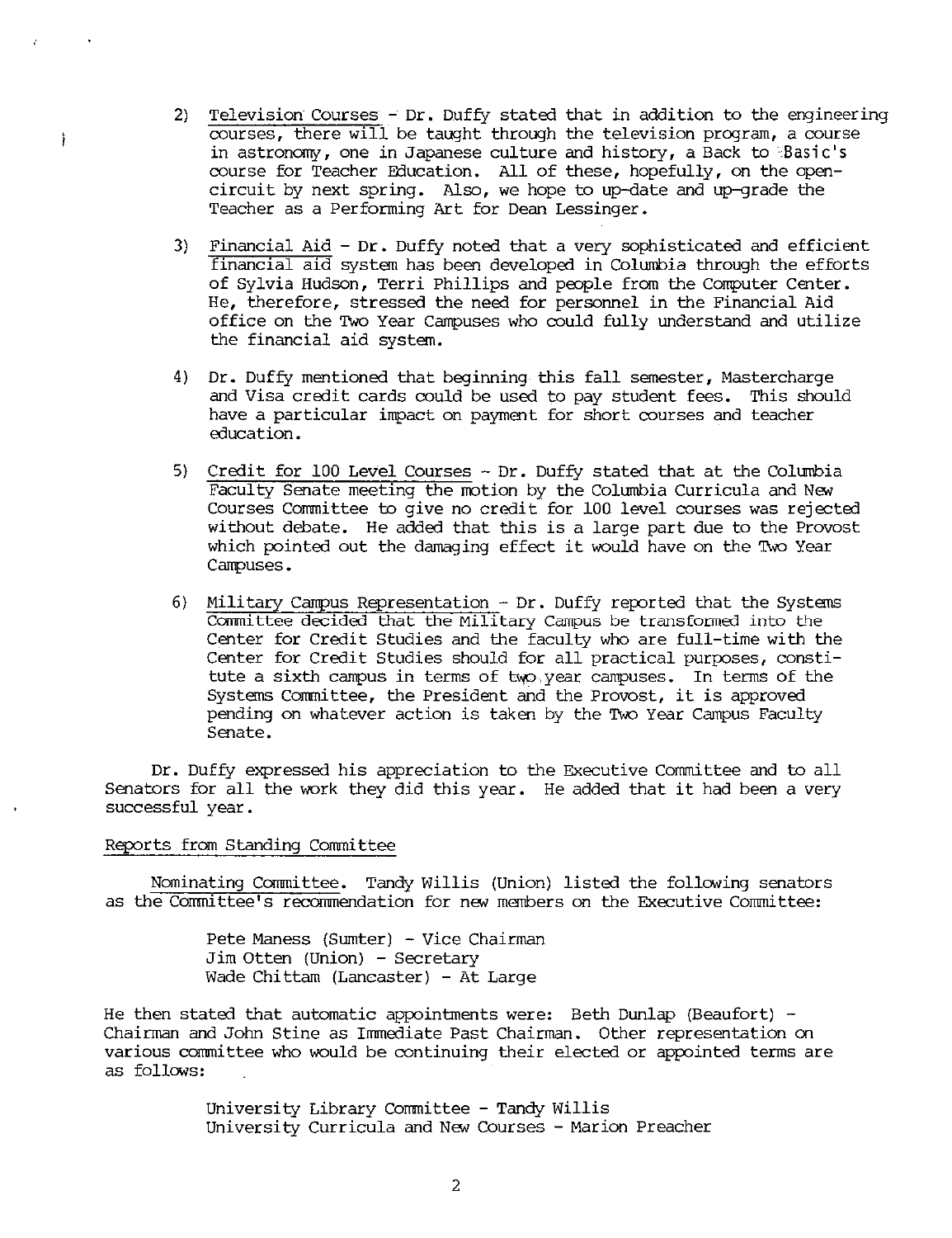University Faculty Welfare - Jerry Dockery Academic Affairs/Faculty Liaison - Jimmie Nunnery Academic Forward Planning - John Samaras Systems Committee - Beth Dunlap

Rights and Responsibilities. Chairman John Logue (Sumter) announced that the Committee had one motion to make: "The Rights and Responsibilities Conmittee recommends that the Center for Credit Programs (formerly known as Military Campuses) be given representation on the Two Year Campus Faculty Senate based on the Manual Formula. (A minimum of three (3) representatives with an additional one for each multiple of 100 FTE's above 300 up to a maximum of six representatives)". The motion passed.

Financial Concerns. Robert Castleberry reported that no motions were to be made, however, much time was spent in discussing the criteria which had been used in the past in determing merit raises.

Intra-University Services and Communications. Chairman Rhett DeBrucker announced that Sylvia Hudson answered questions concerning financial aid. The Committee also made a suggestion to have an Intramural Day whereby the various campuses would get together during the fall semester. A motion was made by Jimmie Nunnery to refer this matter to Dr. Duffy and David Hunter to study its feasibility. The motion was seconded and passed.

Executive Committee. Chairman John Stine had no report to give.

# Reports from Special Committees

Ì

University Library Committee. Representative Tandy Willis reported that the Committee met April 5, 1979 and was addressed by Mr. Kenneth Toombs, Director of Libraries concerning several items.

- 1) More student aid and student personnel has been requested in the 1979- 1980 budget proposal.
- 2) Typewriters have been added for public use in Thomas Cooper Library.
- 3) A \$700,000 increase was requested for the book budget for 1979-1980, of which  $$150,000$  would be distributed among the five two year campuses.

Dr. Duffy added that the Intra-Library Loan Program was going well and that Mr. Toombs would be contacting the librarians at the two and four year campuses concerning supplemental loans of duplicate copies in the Thomas Cooper Library.

Sherri Dryden (Salkehatchie) stated that duplicate materials from Thomas Cooper Library was already being received at some of the two year campuses and this was an on-going process.

University Curricula and New Courses Corrmittee. Representative Marion Preacher stated that Dr. Duffy had given part of her report concerning the motion dealing with non-credit for courses of 100 level. She also suggested that everyone refer to the Columbia Faculty Senate Minutes concerning the requirements for the Bachelor of Science in Interdisciplinary Studies which passed for both the College of General Studies and the College of Humanities and Social Sciences.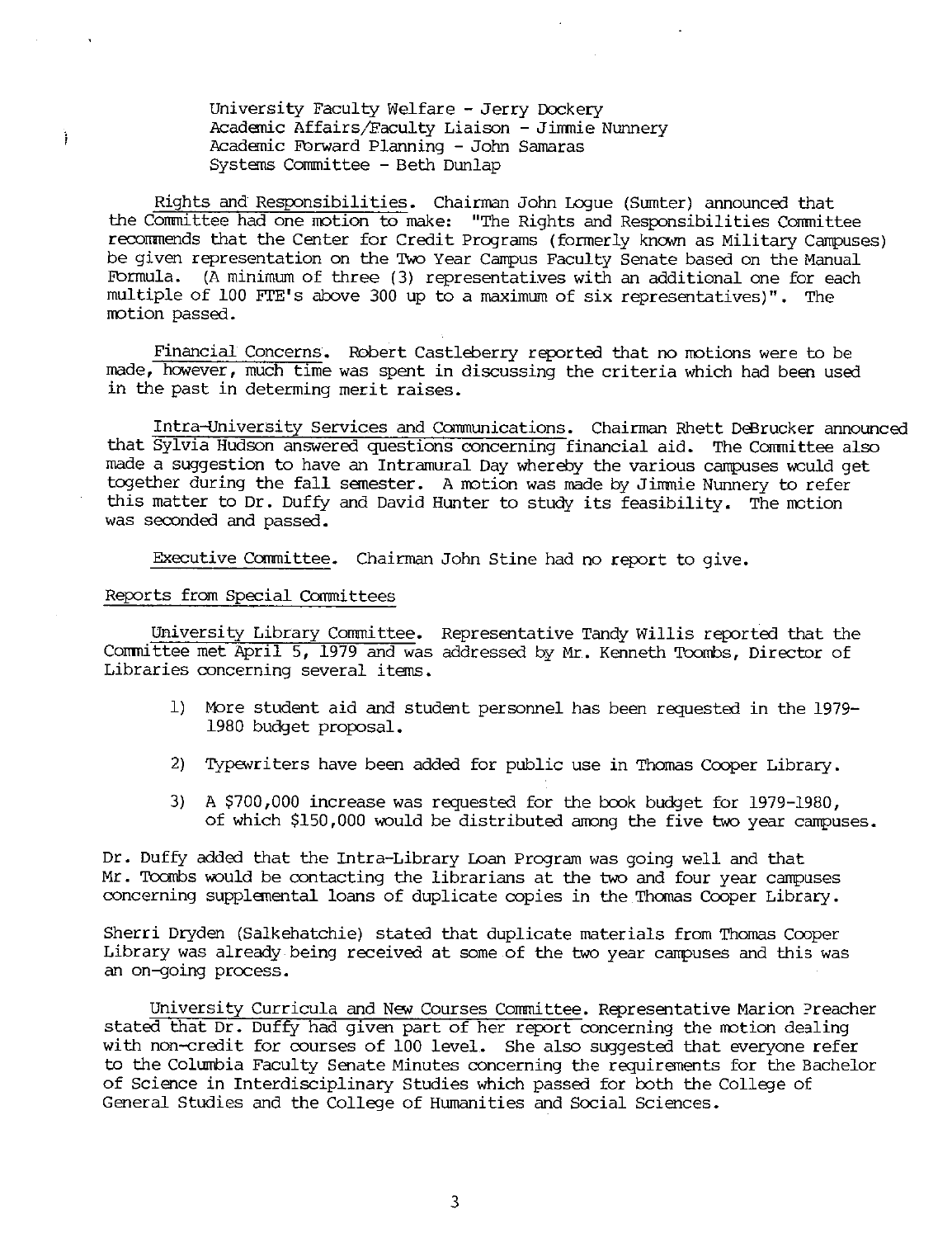University Welfare Committee. Representative Robert Castleberry stated that the chairman of the Welfare Committee was checking out the matter of long term part-time contracts.

Jerry Dockery asked if the committee was considering the matter of vesting period. Associate Vice-President Bob Alexander stated that the matter was being discussed in the State Legislature and they were considering an eight year vesting period.

Academic.Affairs - Faculty Liaison Committee. Representative Jimmie Nunnery reported that the committee met and elected Bob Felix as chairman and Jimmie Nunnery as vice-chairman.

The committee also discussed the 100 level courses and outlined the situation with President Holderman before the upcoming Faculty Senate Meeting.

Mr. Nunnery stated that an appeal was heard by the committee concerning the Four C's ruling. After hearing the appeal the committee voted unanimously to deny the request.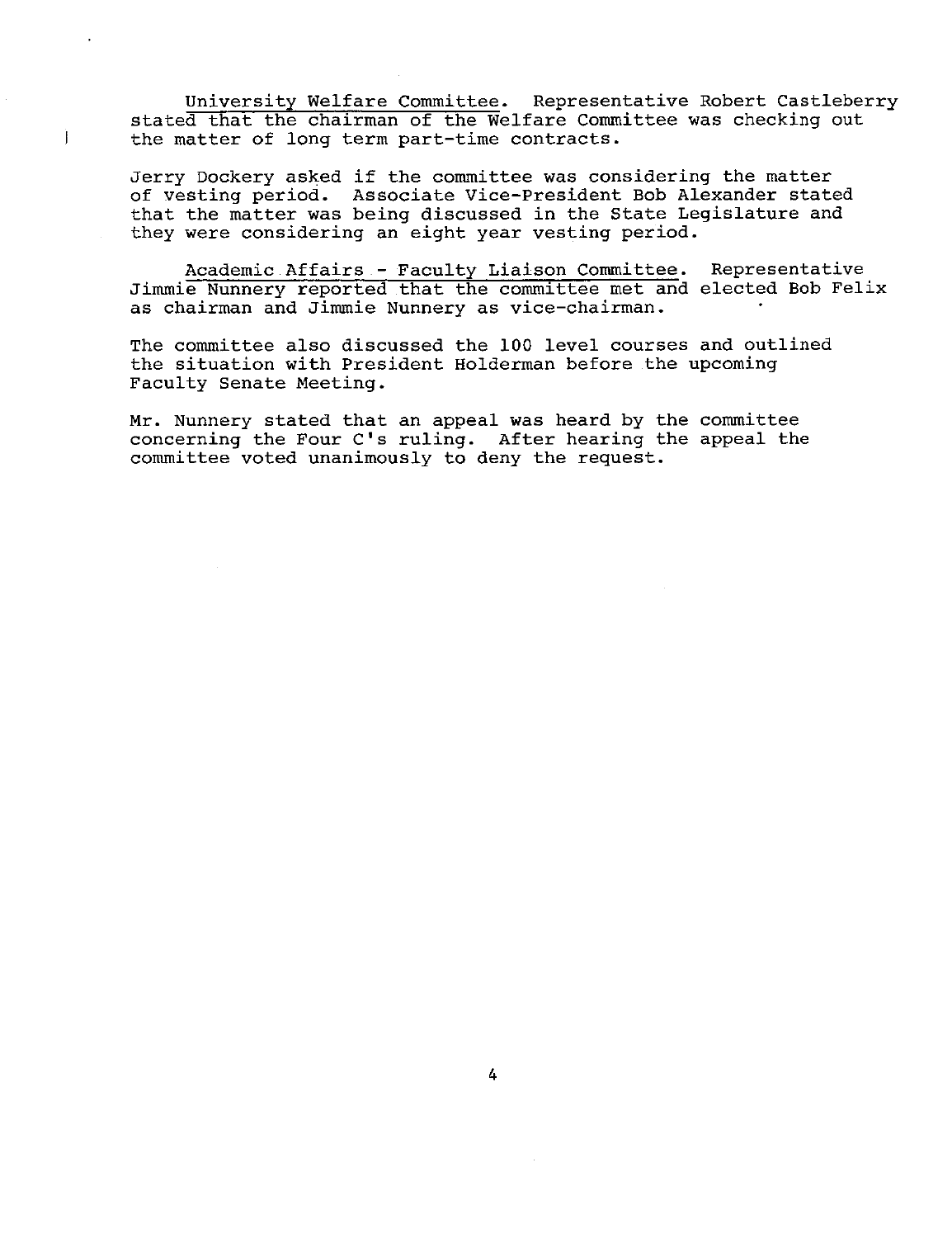Acadenic Fbrward Planning Committee. Representative John Samaras reported that the Committee met February 27, 1979 and set planning guidelines for the formation of a Mission Statement in the future. The developmental courses were discussed at the March 13 meeting, and at the April 17 meeting, Dean Harold Brunton made a presentation of the physical facilities of the University.

Systems Committee. Representative Beth Dunlap commented she had nothing further to add to Dr. Duffy's comments earlier, other than the Committee agreed to reinstate the reduction of course fees for faculty members.

### Unfinished Business

All unfinished business was taken up earlier in the meeting.

### New Business

ţ

Chairman Stine opened the floor for additional nominations for the three offices mentioned earlier by Nominations Committee Chairman, Tandy Willis. No other nominations were made and Ted McFerrin made a motion to accept all three by acclamation. John Logue seconded the motion and the motion passed.

> Pete Maness - Vice Chairman Jim Otten - Secretary Wade Chittam - At Large Member Beth Thomas - Recording Secretary

#### Announcenents

Pete Denton, Vice President for Finance, spoke about an increase of 40% in money for the Two Year System but noted that this also brings about a decrease in the flexibility in movement of funds among the campuses. He stated that although each campus would receive \$1,825 per FTE this did not really mean that much of an increase in funds because of increase in utilities, salary raises, fringe benefits, and etc.

Chairman Stine thanked Mr. Denton for his comments. He then expressed appreciation to George Anson for the splendid preparations he had made for this Senate meeting.

Chairman Stine then thanked all menbers of the Executive Committee for their help during the year and then turned the meeting over to Beth Dunlap, Chairmanelect 1979-1980.